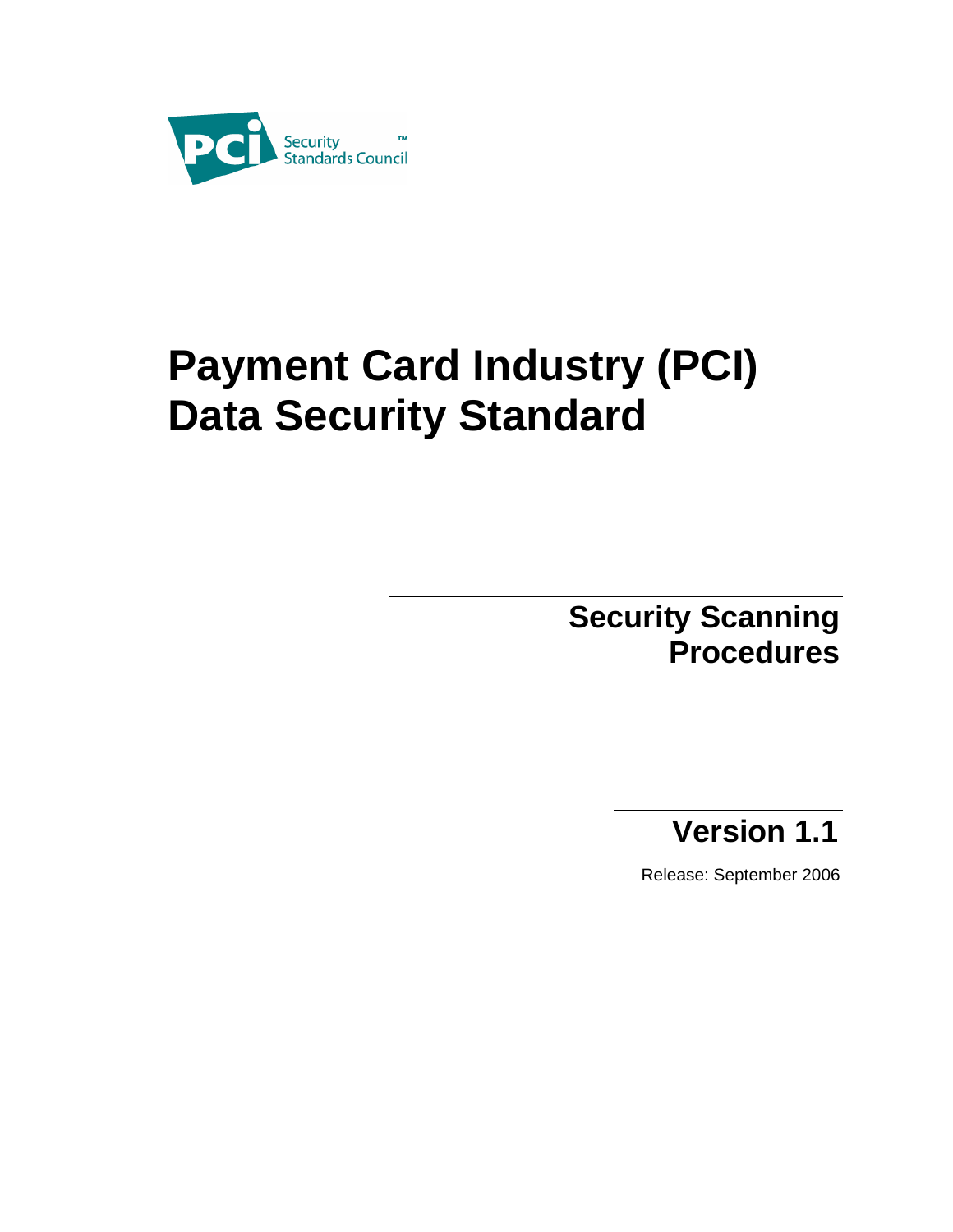#### **Table of Contents**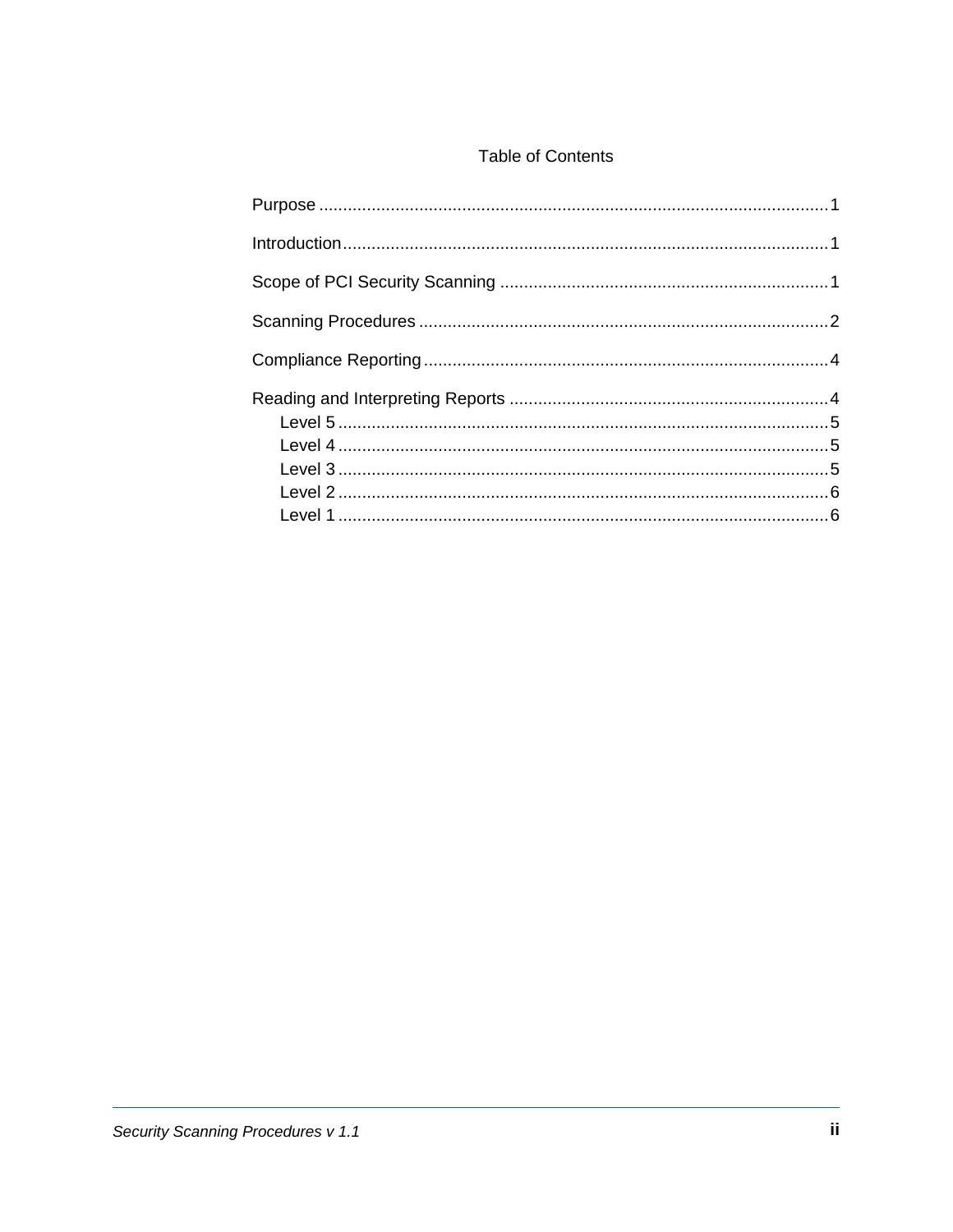

### **Purpose**

This document explains the purpose and scope of the Payment Card Industry (PCI) Security Scan for merchants and service providers who undergo PCI Security Scans to help validate compliance with the PCI Data Security Standard (DSS). Approved Scanning Vendors (ASVs) also use this document to assist merchants and service providers determine the scope of the PCI Security Scan.

#### **Introduction**

The PCI DSS details security requirements for merchants and service providers that store, process, or transmit cardholder data. To demonstrate compliance with the PCI DSS, merchants and service providers may be required to have periodic PCI Security Scans conducted as defined by each payment card company.

PCI Security Scans are scans conducted over the Internet by an ASV. PCI Security Scans are an indispensable tool to be used in conjunction with a vulnerability management program. Scans help identify vulnerabilities and misconfigurations of web sites, applications, and information technology (IT) infrastructures with Internet-facing internet protocol (IP) addresses.

Scan results provide valuable information that support efficient patch management and other security measures that improve protection against Internet attacks.

PCI Security Scans may apply to all merchants and service providers with Internet-facing IP addresses. Even if an entity does not offer Internet-based transactions, other services may make systems Internet accessible. Basic functions such as e-mail and employee Internet access will result in the Internet-accessibility of a company's network. Such seemingly insignificant paths to and from the Internet can provide unprotected pathways into merchant and service provider systems and potentially expose cardholder data if not properly controlled.

## **Scope of PCI Security Scanning**

The PCI requires all Internet-facing IP addresses to be scanned for vulnerabilities. If active IP addresses are found that were not originally provided by the customer, the ASV must consult with the customer to determine if these IP addresses should be in scope. In some instances, companies may have a large number of IP addresses available while only using a small number for card acceptance or processing. In these cases, scan vendors can help merchants and service providers define the appropriate scope of the scan required to comply with the PCI. In general, the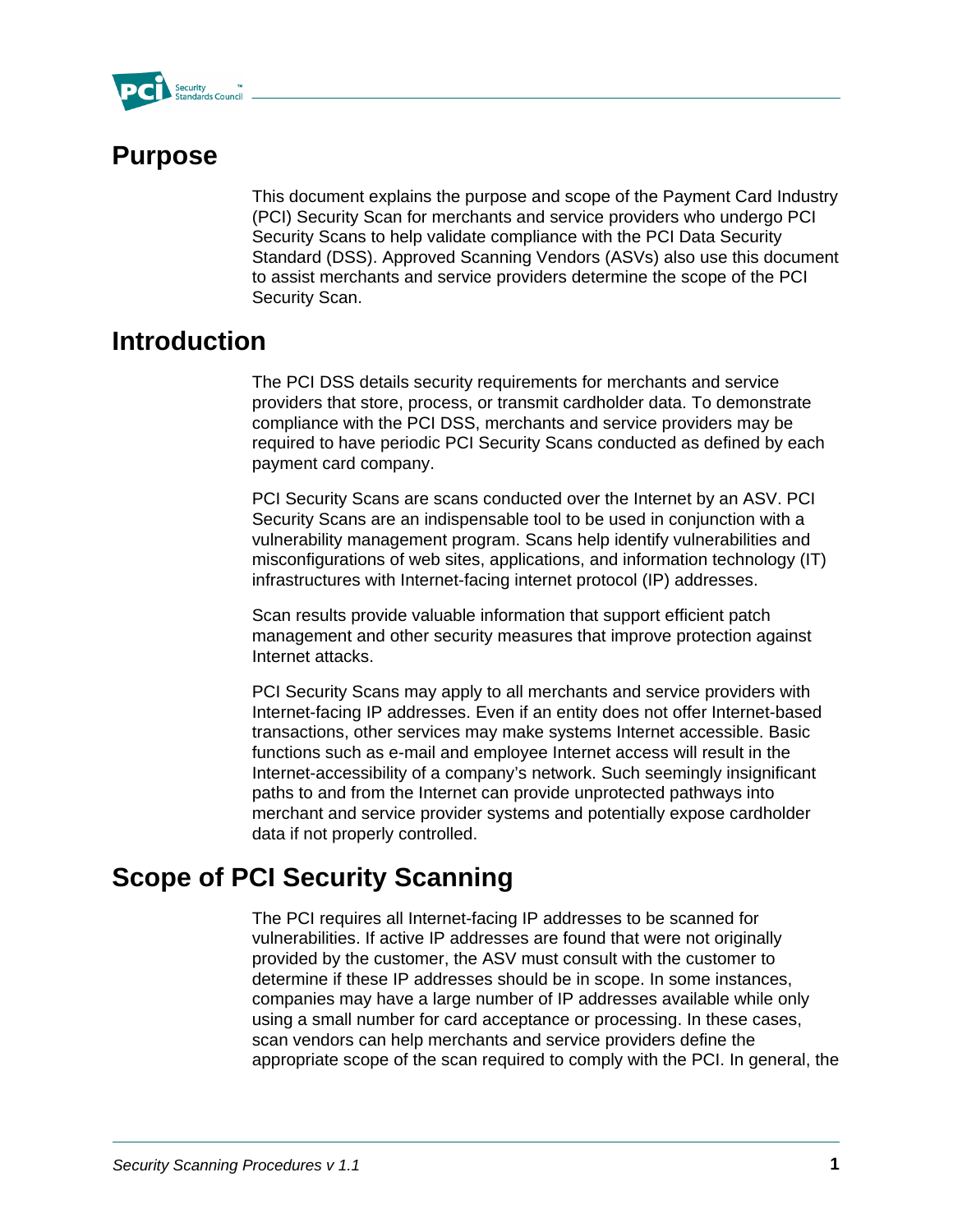

following segmentation methods can be used to reduce the scope of the PCI Security Scan.

- Providing physical segmentation between the segment handling cardholder data and other segments
- Employing appropriate logical segmentation where traffic is prohibited between the segment or network handling cardholder data and other networks or segments

Merchants and service providers have the ultimate responsibility for defining the scope of their PCI Security Scan, though they may seek expertise from ASVs for help. If an account data compromise occurs via an IP address or component not included in the scan, the merchant or service provider is responsible.

### **Scanning Procedures**

To comply with the PCI Security Scanning requirement, merchants and service providers must have their web sites or IT infrastructures with Internetfacing IP addresses scanned, according to the following procedures:

1. All scans must be conducted by an ASV selected from the list of approved scanning vendors provided by the PCI Security Standards **Council** 

ASVs are required to conduct scans in accordance with the "Technical and Operational Requirements for Approved Scanning Vendors (ASVs)" procedures. These procedures dictate that the normal operation of the customer environment is not to be impacted and that the ASV should never penetrate or alter the customer environment.

- 2. Quarterly Scans are required in accordance with PCI DSS Requirement 11.2
- 3. Prior to scanning the web site and IT infrastructure, merchants and service providers must:
	- Provide the ASV with a list of all Internet-facing IP addresses and/or IP address ranges
	- Provide the ASV with a list of all domains that should be scanned if domain-based virtual hosting is used
- 4. Using the IP address range provided by the customer, the ASV must conduct network probing to determine which IP addresses and services are active
- 5. Merchants and service providers must contract with the ASV to perform periodic scans of all active IP addresses (or domains, if applicable) and devices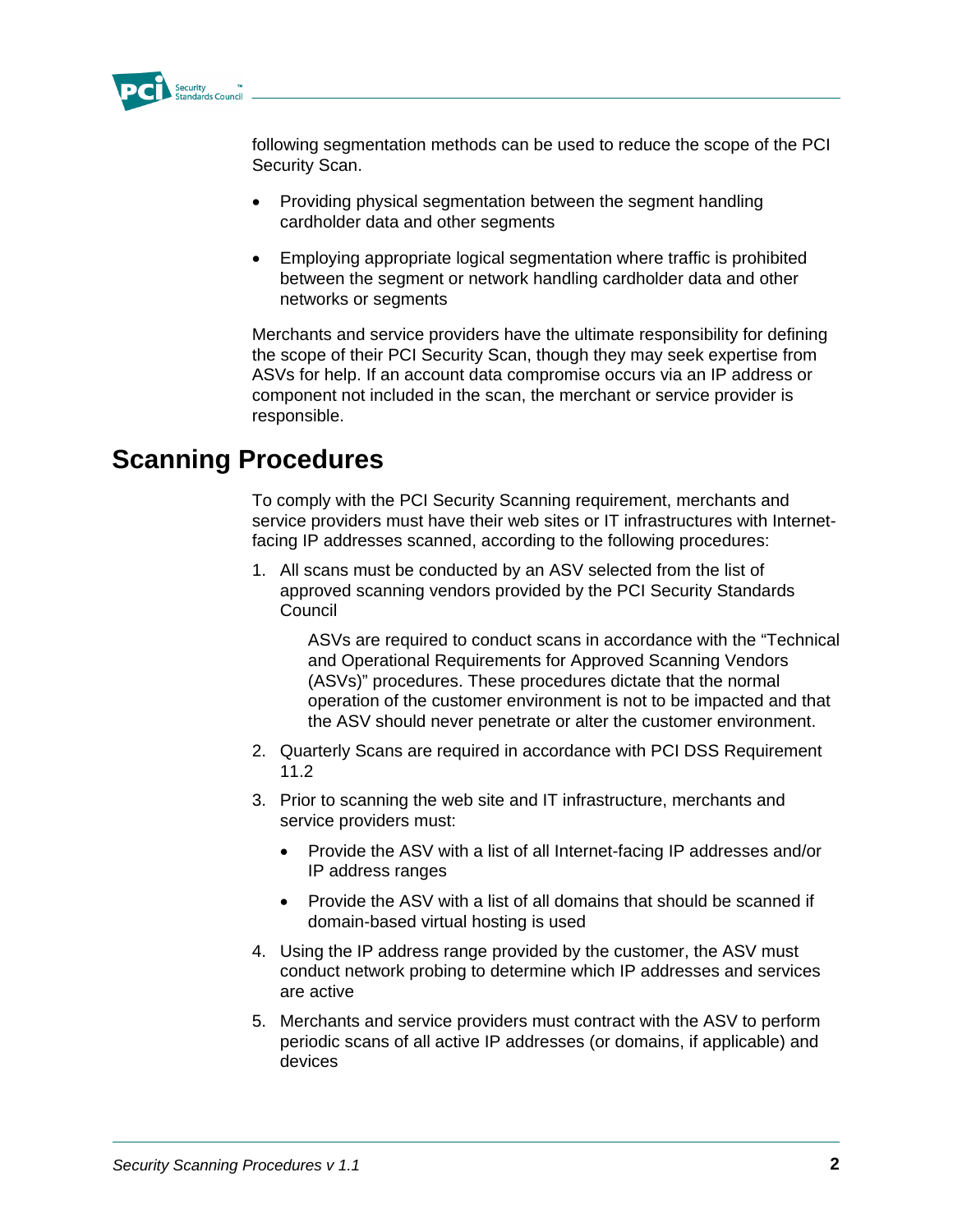

- 6. The ASV must scan all filtering devices such as firewalls or external routers (if used to filter traffic). If a firewall or router is used to establish a demilitarized zone (DMZ), these devices must be scanned for vulnerabilities
- 7. The ASV must scan all web servers

Web servers allow Internet users to view web pages and interact with web merchants. Because these servers are fully accessible from the public Internet, scanning for vulnerabilities is essential.

8. The ASV must scan application servers if present

Application servers act as the interface between the web server and the back-end databases and legacy systems. For example, when cardholders share account numbers with merchants or service providers, the application server provides the functionality to transport data in and out of the secured network. Hackers exploit vulnerabilities in these servers and their scripts to get access to internal databases that potentially store credit card data.

Some web site configurations do not include application servers; the web server itself is configured to act as an application server

9. The ASV must scan Domain Name Servers (DNSs)

DNS servers resolve Internet addresses by translating domain names into IP addresses. Merchants or service providers may use their own DNS server or may use a DNS service provided by their Internet Service Provider (ISP). If DNS servers are vulnerable, hackers can spoof a merchant or service provider web page and collect credit card information

10. The ASV must scan mail servers

Mail servers typically exist in the DMZ and can be vulnerable to hacker attacks. They are a critical element to maintaining overall web site security.

11. The ASV must scan Virtual Hosts

It is common practice when using a shared hosting environment that a single server will host more than one web site. In this case, the merchant shares the server with the hosting company's other customers. This could lead to the merchant's web site being exploited through other web sites on the host's server.

All merchants whose web sites are hosted must request their hosting provider to scan their entire Internet-facing IP range and demonstrate compliance while merchants are required to have their own domains scanned.

12. The ASV must scan wireless access points in wireless LANs (WLANs)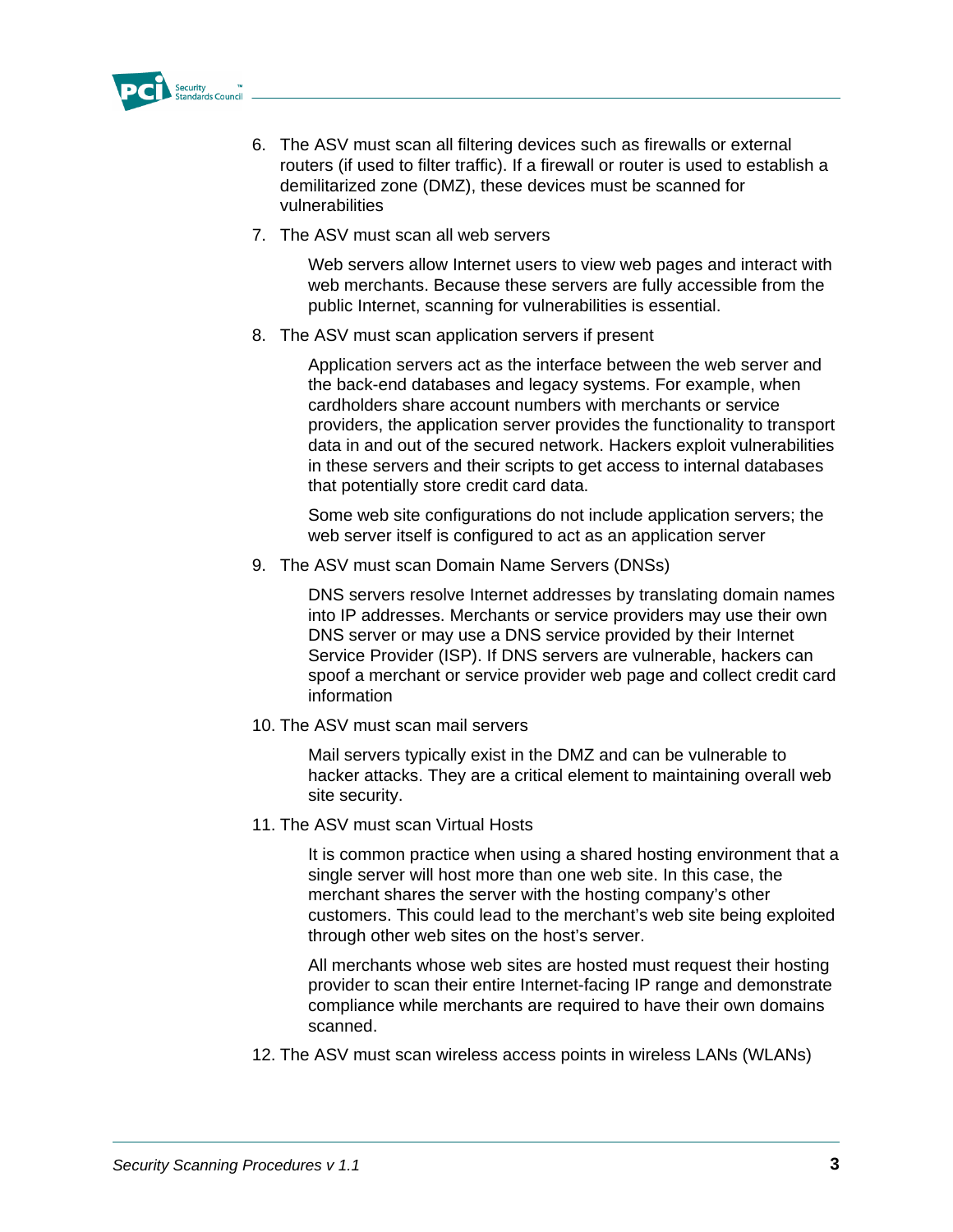

Use of WLANs introduces data security risks that need to be identified and mitigated. Merchants, processors, gateways, service providers, and other entities must scan wireless components connected to the Internet to identify potential vulnerabilities and misconfigurations

13. Arrangements must be made to configure the intrusion detection system/intrusion prevention system (IDS/IPS) to accept the originating IP address of the ASV. If this is not possible, the scan should be originated in a location that prevents IDS/IPS interference

## **Compliance Reporting**

Merchants and service providers need to follow each payment card company's respective compliance reporting requirements to ensure each payment card company acknowledges an entity's compliance status. While scan reports must follow a common format, the results must be submitted according to each payment card company's requirements. Contact your acquiring bank or check each payment card company's regional web site to determine to whom results should be submitted.

## **Reading and Interpreting Reports**

ASVs produce an informative report based on the results of the network scan.

The scan report describes the type of vulnerability or risk, a diagnosis of the associated issues, and guidance on how to fix or patch the isolated vulnerabilities. The report will assign a rating for vulnerabilities identified in the scan process.

ASVs may have a unique method of reporting vulnerabilities; however, highlevel risks will be reported consistently to ensure a fair and consistent compliance rating. Consult your vendor when interpreting your scan report.

Table 1 suggests how a compliant network scan solution may categorize vulnerabilities and demonstrates the types of vulnerabilities and risks that are considered high-level.

To demonstrate compliance, a scan must not contain high-level vulnerabilities. The scan report must not contain any vulnerabilities that indicate features or configuratons that are a PCI DSS violation. If these exist, the ASV must consult with the client to determine if these are, in fact, PCI DSS violations and therefore warrant a noncompliant scan report.

High-level vulnerabilities are designated as level 3, 4, or 5.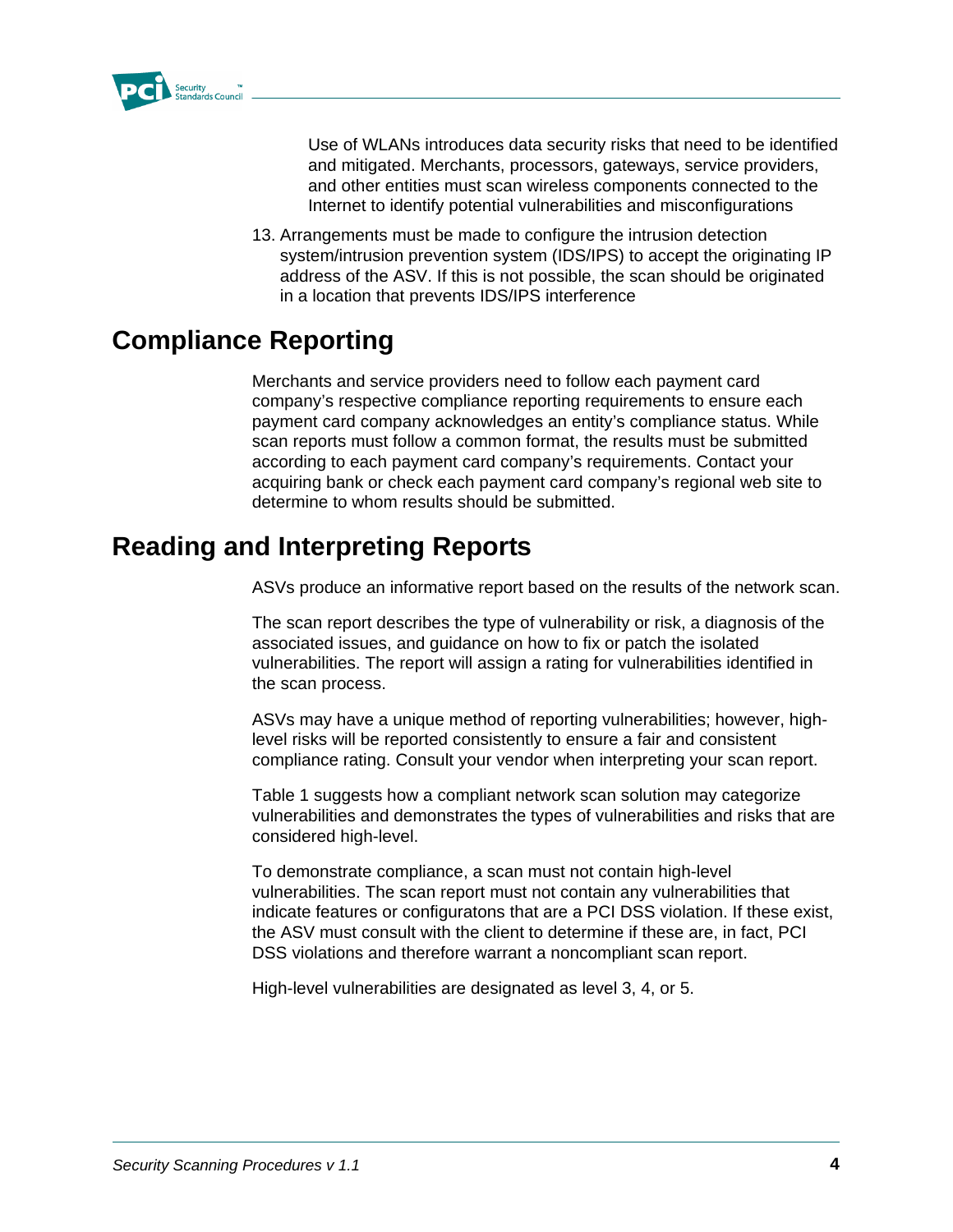| Level                   | <b>Severity</b> | <b>Description</b>                                                       |
|-------------------------|-----------------|--------------------------------------------------------------------------|
| 5                       | <b>Urgent</b>   | Trojan Horses; file read and writes exploit; remote command<br>execution |
| $\overline{\mathbf{4}}$ | <b>Critical</b> | Potential Trojan Horses; file read exploit                               |
| 3                       | High            | Limited exploit of read; directory browsing; DoS                         |
| $\mathbf{2}$            | <b>Medium</b>   | Sensitive configuration information can be obtained by hackers           |
| 1                       | Low             | Information can be obtained by hackers on configuration                  |
|                         |                 | Table 1 Vulnerability Severity Levels                                    |

#### **Level 5**

Level 5 vulnerabilities provide remote intruders with remote root or remote administrator capabilities. With this level of vulnerability, hackers can compromise the entire host. Level 5 includes vulnerabilities that provide remote hackers full file-system read and write capabilities, remote execution of commands as a root or administrator user. The presence of backdoors and Trojans also qualify as Level 5 vulnerabilities.

#### **Level 4**

Level 4 vulnerabilities provide intruders with remote user, but not remote administrator or root user capabilities. Level 4 vulnerabilities give hackers partial access to file-systems (for example, full read access without full write access). Vulnerabilities that expose highly sensitive information qualify as Level 4 vulnerabilities.

#### **Level 3**

Level 3 vulnerabilities provide hackers with access to specific information stored on the host, including security settings. This level of vulnerabilities could result in potential misuse of the host by intruders. Examples of Level 3 vulnerabilities include partial disclosure of file contents, access to certain files on the host, directory browsing, disclosure of filtering rules and security mechanisms, susceptibility to denial of service (DoS) attacks, and unauthorized use of services such as mail relaying.